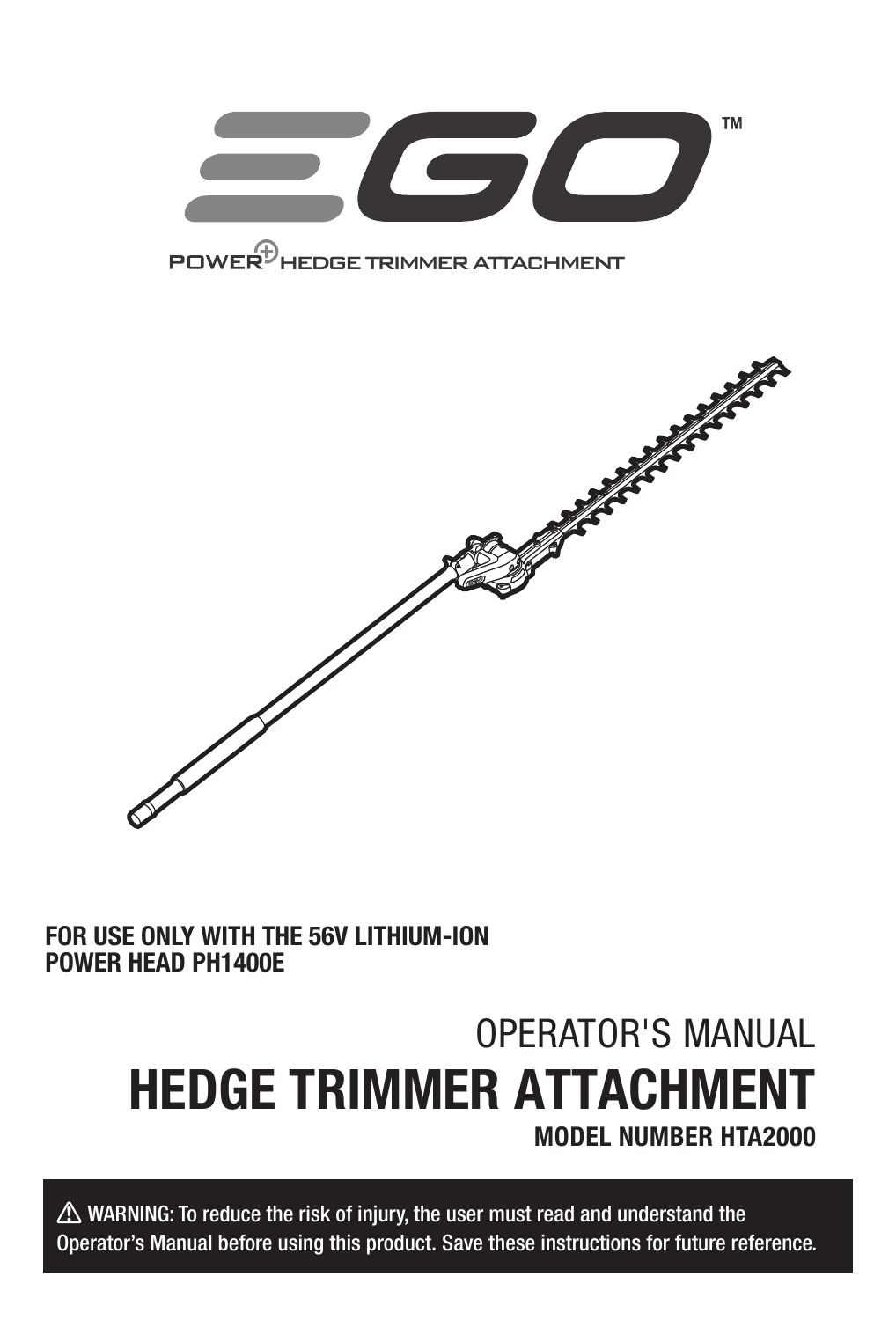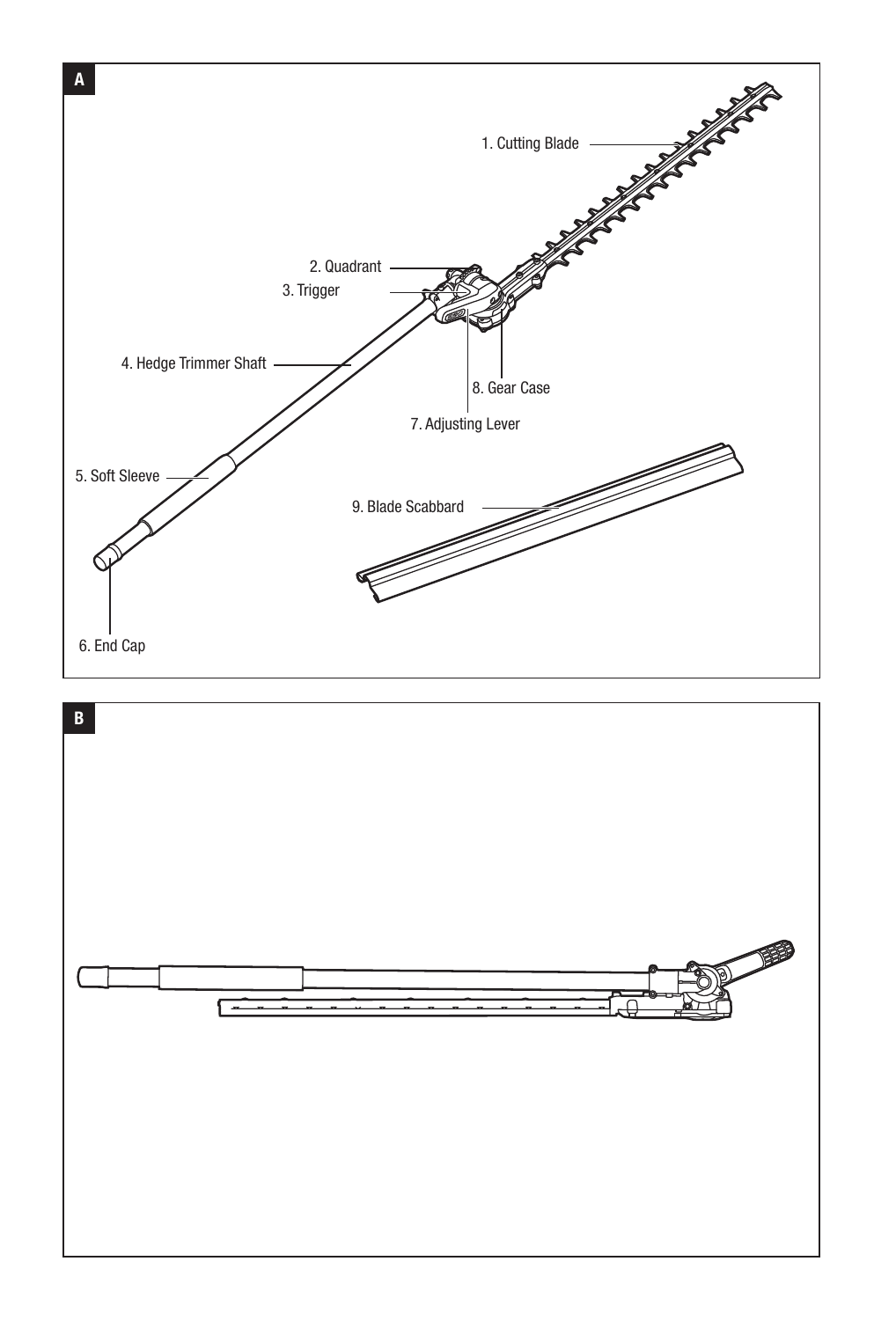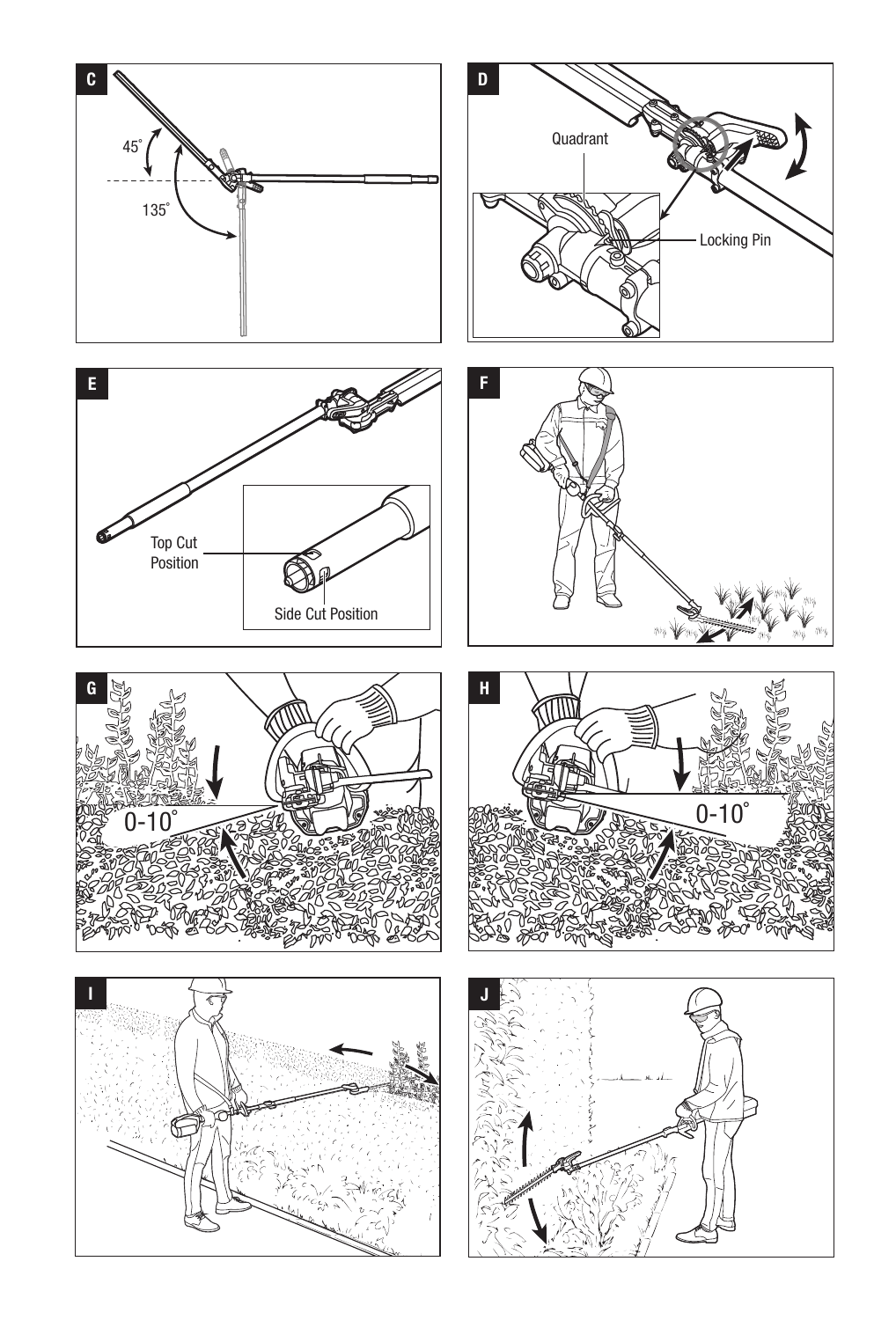





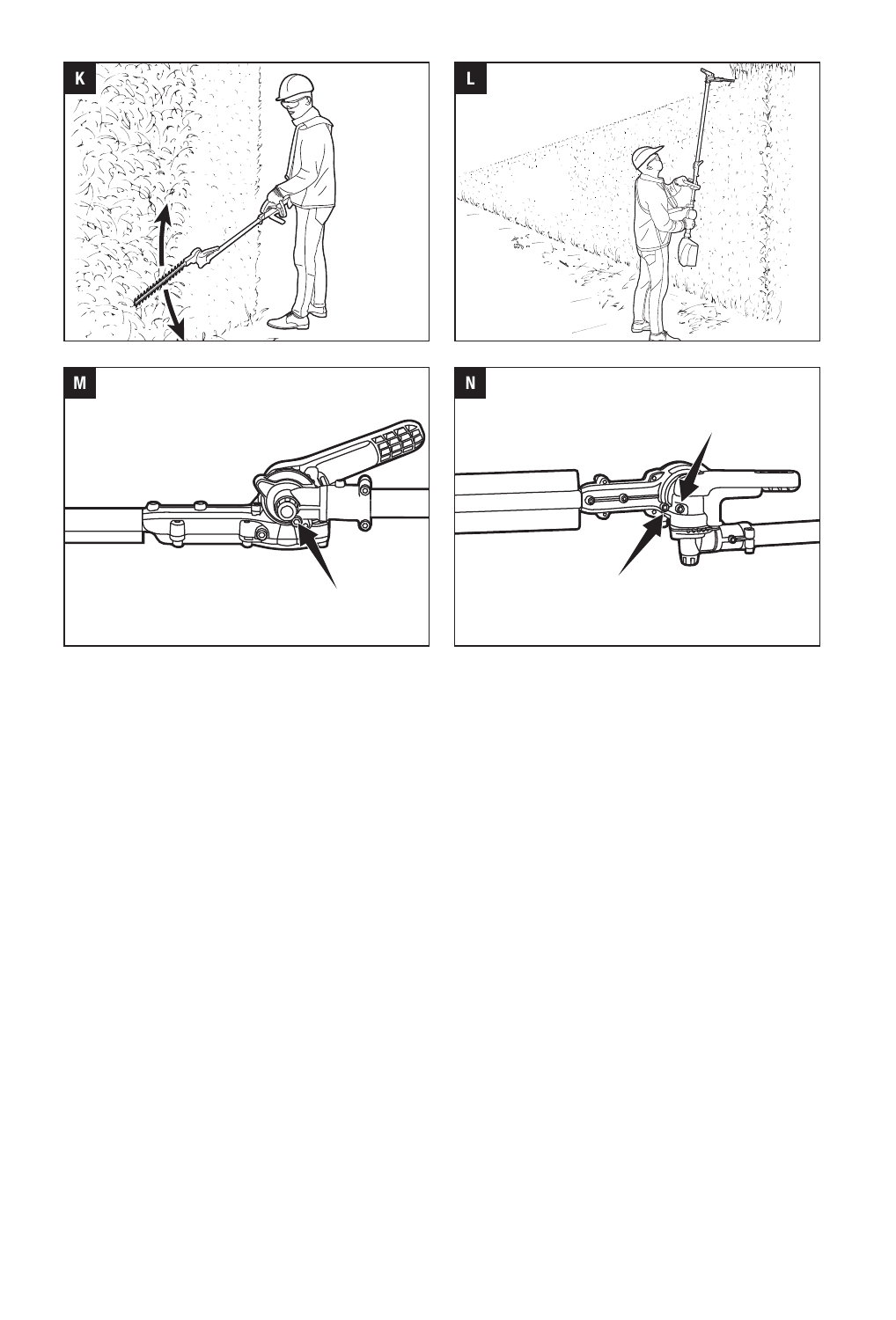

### READ ALL INSTRUCTIONS!



### READ OPERATOR'S MANUAL

**A Residual risk!** People with electronic devices, such as pacemakers, should consult their physician(s) before using this product. Operation of electrical equipment in close proximity to a heart pacemaker could cause interference or failure of the pacemaker.

**A WARNING:** To ensure safety and reliability, all repairs and replacements should be performed by a qualified service technician.

## SAFETY SYMBOLS

The purpose of safety symbols is to attract your attention to possible dangers. The safety symbols and the explanations with them deserve your careful attention and understanding. The symbol warnings do not, by themselves, eliminate any danger. The instructions and warnings they give are no substitutes for proper accident prevention measures.

**A WARNING:** Be sure to read and understand all safety instructions in this Operator's Manual, including all safety alert symbols such as "DANGER," "WARNING." and "CAUTION" before using this tool. Failure to follow all instructions listed below may result in electric shock, fire, and/or serious personal injury.

### SYMBOL MEANING

A SAFETY ALERT SYMBOL: Indicates DANGER WARNING, OR CAUTION. May be used in conjunction with other symbols or pictographs.



**A WARNING:** The operation of any power tools can result in foreign objects being thrown into your eyes, which can result in severe eye damage. Before beginning power tool operation, always wear safety goggles or safety glasses with side shields and a full face shield when needed. We recommend a Wide Vision Safety Mask for use over eyeglasses or standard safety glasses with side shields.

### SAFFTY INSTRIICTIONS

This page depicts and describes safety symbols that may appear on this product. Read, understand, and follow all instructions on the machine before attempting to assemble and operate it.

|      | <b>Safety Alert</b>                                           | Indicates a potential person-<br>al injury hazard.                                                                                                                                                                                                                                                                                                |
|------|---------------------------------------------------------------|---------------------------------------------------------------------------------------------------------------------------------------------------------------------------------------------------------------------------------------------------------------------------------------------------------------------------------------------------|
|      | Read<br>Operator's<br>Manual                                  | To reduce the risk of injury,<br>user must read and<br>understand the operator's<br>manual before using this<br>product.                                                                                                                                                                                                                          |
|      | Wear Eye<br>Protection                                        | Always wear safety<br>goggles or safety glasses<br>with side shields and a full<br>face shield when operating<br>this product.                                                                                                                                                                                                                    |
|      | Wear Ear<br>Protection                                        | Always wear ear protection<br>when operating this<br>product.                                                                                                                                                                                                                                                                                     |
|      | Keep<br>hands and<br>feet away<br>from the<br>cuttina<br>tool | Never attempt to operate<br>your power tool with one<br>hand. Loss of control of<br>the power tool resulting in<br>serious or fatal injury may<br>result. To reduce the risk<br>of cut injuries, keep hands<br>and feet away from the<br>cutting tool. Never attach<br>a moving cutting tool with<br>your hand or any other part<br>of your body. |
|      | Keep<br><b>Bystanders</b><br>Away                             | Ensure that other people<br>and pets remain at least<br>15m away from the hedge<br>trimmer when it is in use.                                                                                                                                                                                                                                     |
|      | Noise                                                         | Sound pressure level.                                                                                                                                                                                                                                                                                                                             |
| IPX4 | Ingress<br>Protection<br>Degree                               | Protection from splashing<br>water                                                                                                                                                                                                                                                                                                                |
| mm   | Millimeter                                                    | Length or size                                                                                                                                                                                                                                                                                                                                    |
| V    | Volt                                                          | Voltage                                                                                                                                                                                                                                                                                                                                           |
| cm   | Centimeter                                                    | Length or size                                                                                                                                                                                                                                                                                                                                    |
| in.  | Inch                                                          | Length or size                                                                                                                                                                                                                                                                                                                                    |
| kg   | Kilogram                                                      | Weight                                                                                                                                                                                                                                                                                                                                            |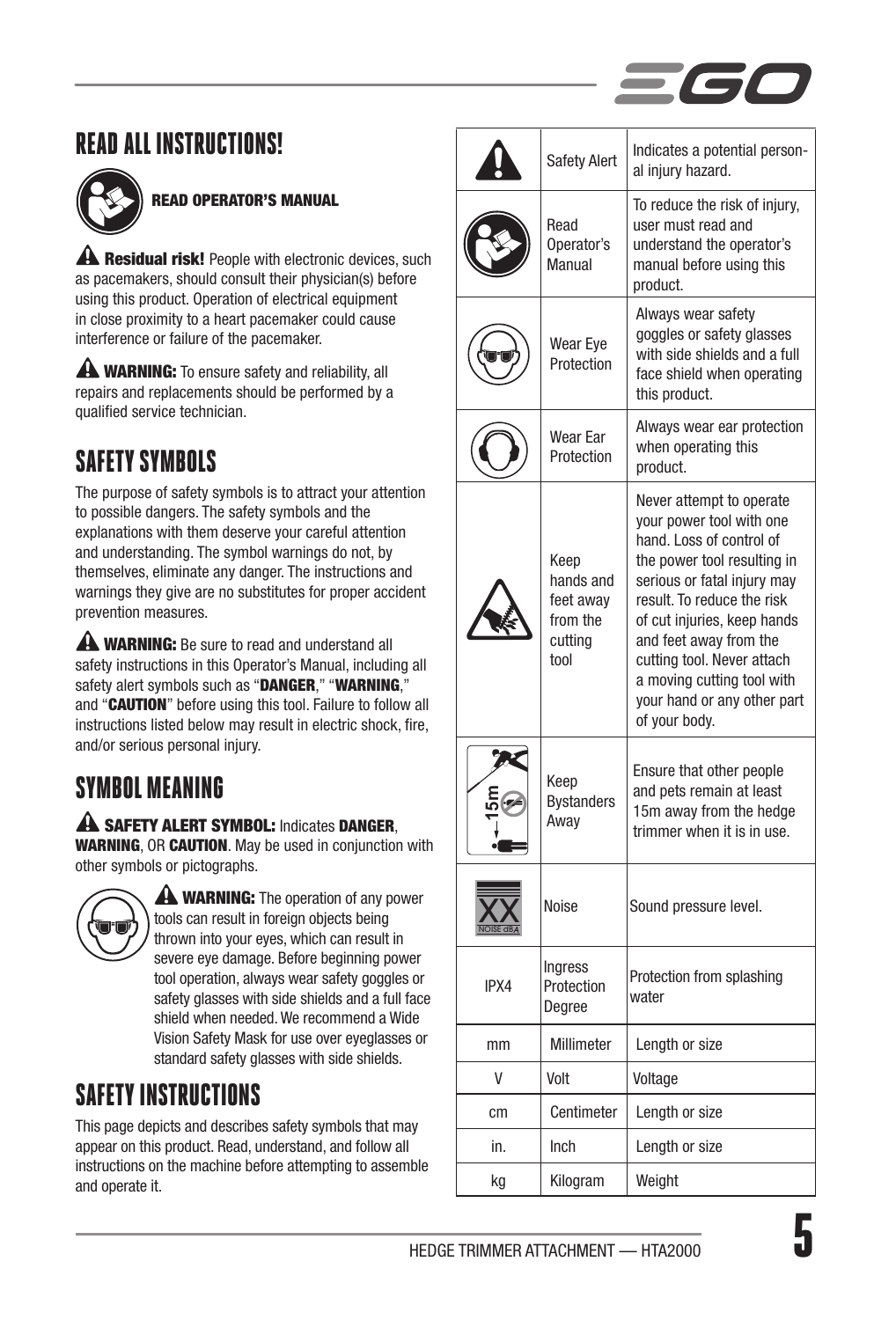### IMPORTANT SAFETY INSTRUCTIONS

**A WARNING!** When using electric gardening appliances, basic safety precautions should always be followed to reduce the risk of fire, electric shock, and personal injury, including the following:

#### READ CAREFULLY BEFORE USE

#### KEEP FOR FUTURE REFERENCE

**A DANGER!** Do not operate near electrical power lines. The unit has not been designed to provide protection from electric shock in the event of contact with overhead electric lines, Consult local regulations for safe distances from overhead electric power lines and ensure that the operating position is safe and secure before operating the tool.

#### HEDGE TRIMMER SAFETY WARNINGS

A DANGER! Keep hands away from blade. Contact with blade will result in serious personal injury.

- Keep all parts of the body away from the cutter blade. Do not remove cut material or hold material to be cut when blades are moving. Make sure the switch is off when clearing jammed material. A moment of inattention while operating the hedge trimmer may result in serious personal injury.
- On machines with a defined transport position (cutting blade folded flat against the hedge trimmer shaft): Never start the machine in the transport position, since the blades are not engaged in that position and you therefore cannot visually check to see that they will be stopped at idle when you start to adjust the cutting blade to the desired cutting position (where the blades are engaged).
- Carry the hedge trimmer by the handle with the cutter blade stopped. When transporting or storing the hedge trimmer always fit the cutting device cover. Proper handling of the hedge trimmer will reduce possible personal injury from the cutter blades.
- Do not grasp the exposed cutting blades or cutting edges when picking up or holding the hedge trimmer.
- Hold the power tool by insulated gripping surfaces only, because the cutter blade may contact hidden wiring. Cutter blades contacting a "live" wire may make exposed metal parts of the power tool "live" and could give the operator an electric shock.
- Keep cable away from cutting area. During operation the cable may be hidden in shrubs and can be accidentally cut by the blade.
- Check the hedge for foreign objects before operating, e.g. wire fences.
- To reduce the risk of injury from loss of control, be absolutely sure that the cutting blade is clear of you and all other obstructions and objects, including the ground, because when the tool starts, the motor speed will be fast enough to engaged and move the cutting blade on the tool.
- Do not allow other persons in the general work area. Ensure that other people and pets remain at least 15m away from the hedge trimmer when it is in use.
- Never allow children to operate the hedge trimmer.
- Use both hands when operating the hedge trimmer. Using one hand could cause loss of control and result in serious personal injury.
- Do not overreach. Keep proper footing and balance at all times. Special care must be taken in slippery conditions (wet ground, snow) and in difficult, overgrown terrain. Watch for hidden obstacles such as tree stumps, roots and ditches to avoid fallen branches, scrub and cuttings. Be extremely cautious when working on slopes or uneven ground.
- Do not use on a ladder, rooftop, tree, or other unstable support. Stable footing on a solid surface enables better control of the hedge trimmer in unexpected situations.
- Observe the cutting blades at all times do not cut any area if the hedge that you cannot see. When cutting the top of a taller hedge, check the other side of the hedge frequently for bystanders, animals and obstructions.
- Check damaged parts before further use of the hedge trimmer. Check for alignment of moving parts, binding of moving parts, breakage of parts, mounting, and any other condition that may affect its operation.
- Check the blade and motor mounting bolts at frequent intervals for proper tightness. Also, visually inspect blade for damage (e.g., bent, cracked, and worn). Replace the blade only with a blade from EGO™.
- Replace the blade if it is bent or cracked. An unbalanced blade causes vibration that could damage the motor drive unit or cause personal injury.
- If the equipment should start to vibrate abnormally, stop the motor and check immediately for the cause. Vibration is generally a warning of trouble.
- The trimmer shall be used to cut stems less than 26mm thick.
- Trim only in daylight or in good artificial light.
- Do not use the battery-operated hedge trimmer in rain.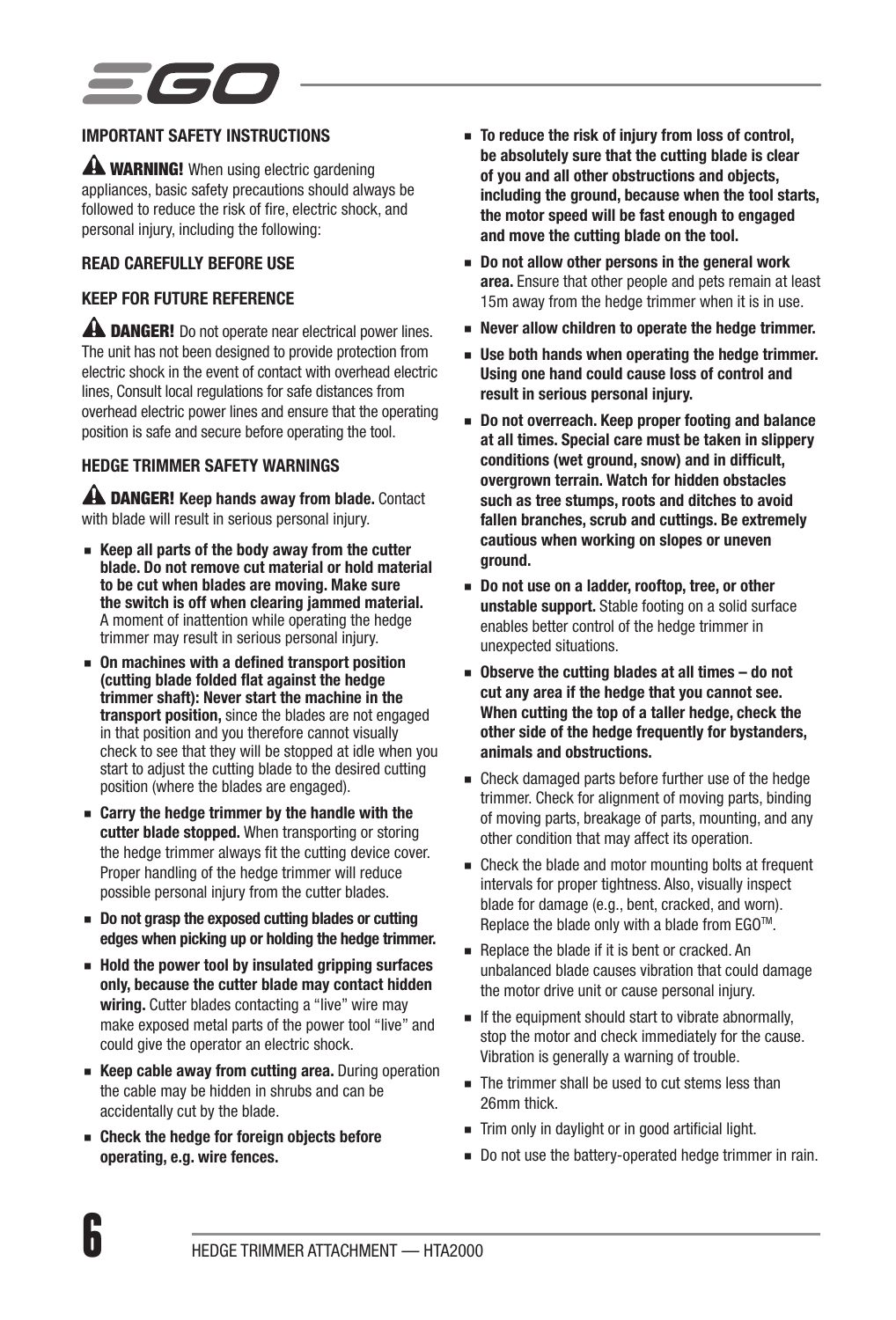

#### ADDITIONAL WARNINGS

- Do not charge the battery pack in rain or in wet locations.
- Use only with the battery packs and chargers listed below:

| <b>BATTERY PACK</b>       | <b>CHARGER</b> |
|---------------------------|----------------|
| BA1120E. BA2240E. BA3360. | CH2100E.       |
| BA1400, BA2800, BA4200    | CH5500E        |

- The battery pack must be removed from the appliance before it is scrapped.
- The battery shall be disposed of safely.
- Do not dispose of the battery in a fire. The cells may explode. Check with local codes for possible special disposal instructions.
- Do not open or mutilate the battery. Released electrolyte is corrosive and may cause damage to the eyes or skin. It may be toxic if swallowed.

**A CAUTION!** The electrolyte is a dilute sulfuric acid that is harmful to the skin and eyes. It is electrically conductive and corrosive.

- Exercise care in handling batteries in order not to short the battery with conducting materials such as rings, bracelets, and keys. The battery or conductor may overheat and cause burns.
- Battery tools do not have to be plugged into an electrical outlet; therefore, they are always in operating condition. Be aware of possible hazards even when the tool is not operating. Take care when performing maintenance or service.
- Remove the battery pack before servicing, cleaning or removing material from the tool.
- Replacement Parts When servicing, use only identical EGO replacement parts. Use of any other accessory or attachment may increase the risk of injury.
- Have your power tool serviced by a qualified repair person using only identical replacement parts. This will ensure that the safety of the power tool is maintained.
- Do not wash with a hose; avoid getting water in motor and electrical connections.
- Store the tool in a drv and high or locked location out of reach of children.
- If situations occur that are not covered in this manual, use care and good judgment. Contact the EGO Service Center for assistance.
- Save these instructions. Refer to them frequently and use them to instruct others who may use this tool. If you lend this tool to someone else, also lend these instructions to them to prevent misuse of the product and possible injury.

#### SAVE THESE INSTRUCTIONS

#### NOTE: SEE YOUR POWER HEAD OPERATOR'S MANUAL FOR ADDITIONAL SPECIFIC SAFETY RULES.

### **SPECIFICATIONS**

| <b>Blade Length</b>           | 51 cm    |
|-------------------------------|----------|
| <b>Cutting Capacity</b>       | 26 mm    |
| Weight (Without battery pack) | 2.28 kg  |
| Sound pressure level          | 66 dB(A) |

### PACKING LIST

| <b>PART NAMF</b>                | <b>QUANTITY</b> |
|---------------------------------|-----------------|
| <b>Hedge Trimmer Attachment</b> |                 |
| <b>Blade Scabbard</b>           |                 |
| Operator's Manual               |                 |

### **DESCRIPTION**

#### KNOW YOUR HEDGE TRIMMER ATTACHMENT (Fig. A)

- 1. Cutting Blade
- 2. Quadrant
- 3. Trigger
- 4. Hedge Trimmer Shaft
- 5. Soft Sleeve
- 6. End Cap
- 7. Adjusting Lever
- 8. Gear Case
- 9. Blade Scabbard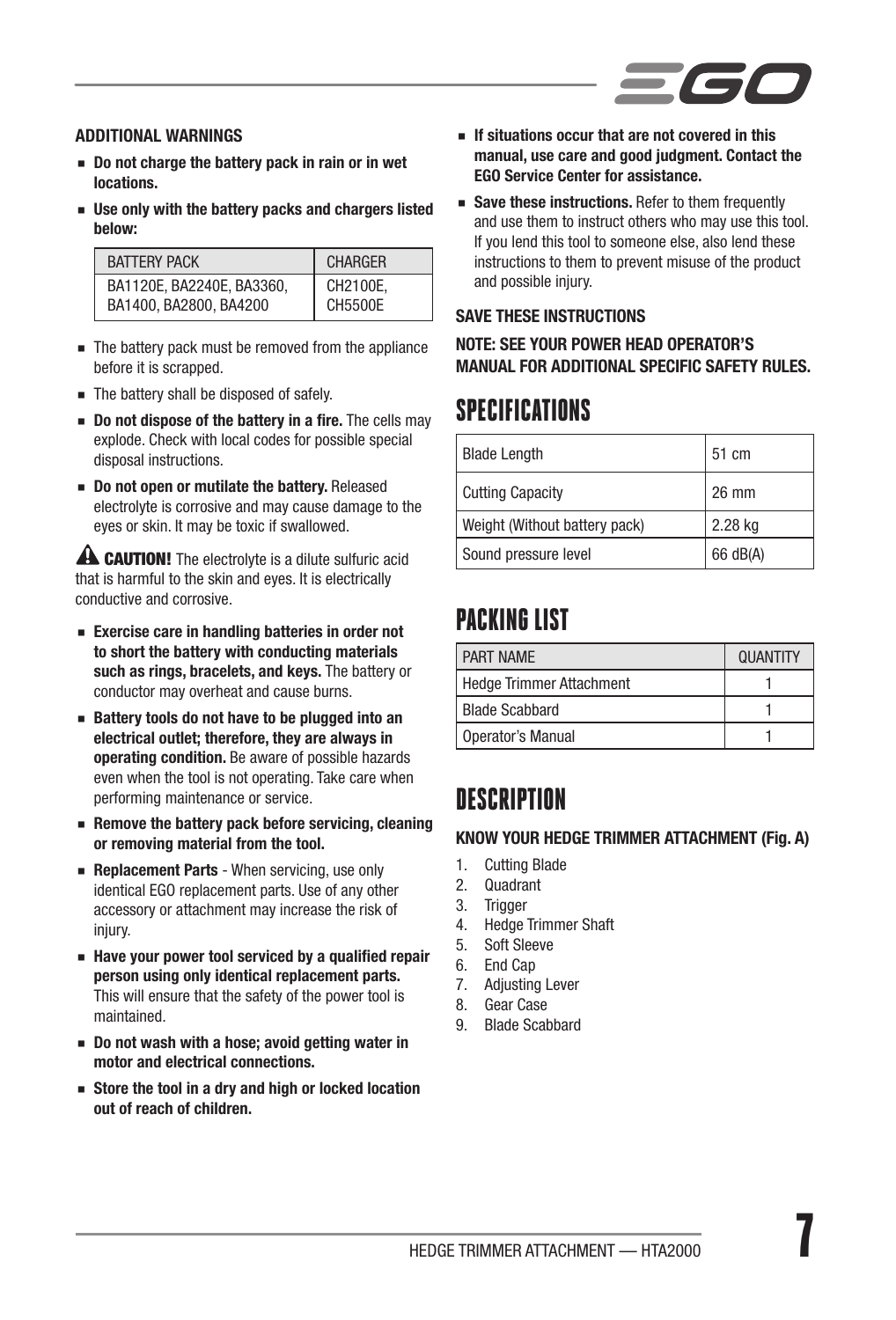

### **ASSEMBLY**

**A WARNING:** If any parts are damaged or missing, do not operate this product until the parts are replaced. Use of this product with damaged or missing parts could result in serious personal injury.

**A WARNING:** Do not attempt to modify this product or create accessories not recommended for use with this hedge trimmer. Any such alteration or modification is misuse and could result in a hazardous condition leading to possibly serious personal injury.

**AN WARNING:** Never attach or adjust any attachment while the power head is running or with the battery installed. Failure to stop the motor and remove the battery may cause serious personal injury.

#### ADJUSTING THE CUTTING BLADE

When the hedge trimmer is removed from the package. it is folded in its storage position where the cutting blade is against the shaft (Fig. B). It is recommended to adjust the cutting blade to a suitable working position before attaching it to the power head.

There are 12 possible working positions. The angle of the cutting blade can be adjusted upwards in 5 stages from 0° (straight) to 45°,including 0°, and downwards in 7 stages from 0° to 90° (right angle facing down) (Fig. C), not including 0°.

- 1. Press the trigger on the adjusting lever and meanwhile rotate the adjusting lever to adjust the cutting blade to the desired cutting position (Fig. D).
- 2. Once the desired position has been reached, release the trigger. An audible click indicates that the locking pin is engaged in the quadrant, right located into place (Fig. D).

**A WARNING:** To reduce the risk of injury, carry out the adjustment only when the cutting blades are at a standstill. Never touch the blades while making adiustments.

**A WARNING:** To reduce the risk of injury, always stop the tool and fit the blade scabbard before moving the cutting blade to the storage position or from the storage position to the normal working position.

#### CONNECTING/REMOVING THE HEDGE TRIMMER ATTACHMENT TO THE POWER HEAD

This hedge trimmer attachment is designed for use with EGO 56V LITHIUM-ION Power Head PH1400E. Besides top cutting, there is a side-cutting position in the hedge trimmer shaft for connecting with the power head (Fig. E). Detail working techniques please see "WORKING TECHNIQUES" section in this manual.

See "INSTALLING AN ATTACHMENT TO THE POWER HEAD " section in the power head PH1400E operator's manual for connecting the hedge trimmer to the power head.

See "REMOVING THE ATTACHMENT FROM THE POWER HEAD" section in the power head PH1400E operator's manual to remove the hedge trimmer from the power head.

## OPERATION

**A DANGER:** Never cut near power lines, electric cords, or other electric sources. If the cutting blades jam on any electrical cord or line, DO NOT TOUCH THE CUTTING BLADE OR THE ALUMINUM POLE! THEY CAN BECOME ELECTRICALLY LIVE AND MAY BE VERY DANGEROUS.

Continue to hold the hedge trimmer by the insulated rear handle or lay it down and away from you in a safe manner. Disconnect the electrical service to the damaged line or cord before attempting to free the cutting blade from the line or cord. Contact with the cutting blade, other conductive parts of the hedge trimmer or live electric cords or lines will result in death by electrocution or serious injury.

**A WARNING:** Do not allow familiarity with this product to make you careless. Remember that a careless fraction of a second is sufficient to inflict serious injury.

**A WARNING:** Always wear eye protection, along with hearing protection. Failure to do so could result in objects being thrown into your eyes and other possible serious injuries.

Before each use, inspect the entire product for damaged, missing, or loose parts such as screws, nuts, bolts, caps, etc. Tighten securely all fasteners and caps and do not operate this product until all missing or damaged parts are replaced.

**A WARNING:** To prevent serious personal injury, remove the battery pack from the tool before servicing, cleaning, changing attachments or removing material from the unit.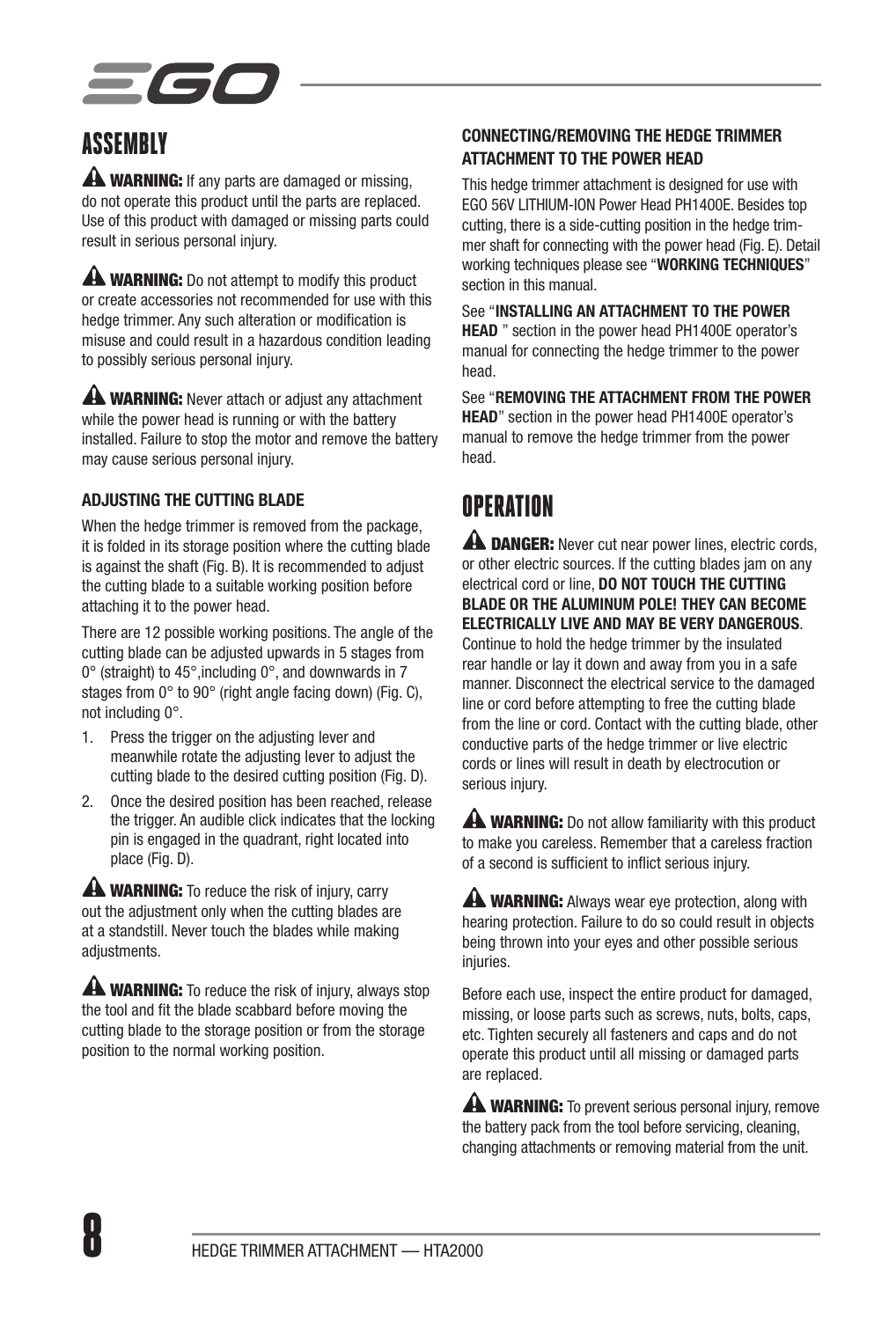

#### After each use, clean the tool.

See the Maintenance section for cleaning instructions.

#### APPLICATIONS

You may use this product for trimming the hedges, shrubs, scrub, bushes and similar material with a branch diameter of less than Ø26 mm.

NOTICE: The tool is to be used only for its prescribed purpose. Any other use is deemed to be a case of misuse.

#### USING THE HEDGE TRIMMER WITH POWER HEAD

**A WARNING:** Dress properly to reduce the risk of injury when operating this tool. Do not wear loose clothing or jewelry. Wear eye and ear/hearing protection. Wear heavy, long pants, boots and gloves. Do not wear short pants or sandals or go barefoot.

#### PREPARATION FOR CUTTING:

- 1. Adjusting the cutting blade to the desired working position.
- 2. Remove the blade scabbard from the cutting blade.
- 3. For safe and better operation, put on the shoulder strap across the shoulder. Adjust the shoulder strap into a comfortable operating position. Following the instructions in the section "MOUNTING THE SHOULDER STRAP" in PH1400E operator's manual to attach the shoulder strap onto the power head.

**A WARNING:** The shoulder strap is also a quick release mechanism in hazardous situation. When an emergency occurs, take it off your shoulder immediately, no matter what way the strap is in.

#### WORKING TECHNIQUES

Horizontal Cutting (with cutting blade at an angle): Cut close to the ground from a standing position, e.g. low shrubs.

Swing the cutting blade up and down as you move along the hedge – use both sides of the cutting blades, do not rest the cutter blade on the ground (Fig. F).

### ◾ Horizontal Cutting (with straight cutting blade)

Hold the cutting blade at an angle of 0° to 10° as you swing the hedge trimmer horizontally. Swing the cutting blade in an arc towards the outsides of the hedge so that the cuttings are swept to the ground (Fig. G, H & I).

Recommendation: Only cut hedges that are no more than chest height in this working position.

Vertical Cutting (with cutting blade at an angle): Cutting without standing directly next to the hedge, e.g. flowerbed between operator and hedge.

In this cutting position, for your better control of the hedge trimmer, it is recommended that connect the hedge trimmer with the power head at the sidecutting position (see Fig. E).

Swing the cutting blade up and down in an arc as you move along the hedge – use both sides of the cutting blade (Fig. J).

Vertical Cutting (with straight cutting blade): Extra long reach without the need for other aids. Swing the cutting blade up and down in an arc as you move along the hedge – use both sides of the cutting blade (Fig. K).

Overhead Cutting (with cutting blade at an angle) Hold the hedge trimmer vertically and swing it in an arc to make maximum use of its reach (Fig. L). For extreme high hedge, the extension pole is suitable for aids in trimming.

**A WARNING:** Any working position above head height is tiring. To minimize the risk of accidents, work in such positions for short periods only. Set angle of adjustable cutting blade to maximum so that the tool can be held in a lower, less tiring position (with shoulder strap) while still providing adequate reach.

#### TO START/STOP THE TOOL

See "STARTING/STOPPING THE POWER HEAD" section in the power head PH1400E operator's manual.

### **MAINTFNANCF**

**A WARNING:** Before inspecting, cleaning or servicing the unit, stop the motor, wait for all moving parts to stop, and remove the battery pack. Failure to follow these instructions can result in serious personal injury or property damage.

**A WARNING:** When servicing, use only identical replacement parts. Use of any other parts can create a hazard or cause product damage. To ensure safety and reliability, all repairs should be performed by a qualified service technician.

#### GENERAL MAINTENANCE

Avoid using solvents when cleaning plastic parts. Most plastics are susceptible to damage from various types of commercial solvents and may be damaged by their use. Use clean cloths to remove dirt, dust, oil, grease, etc.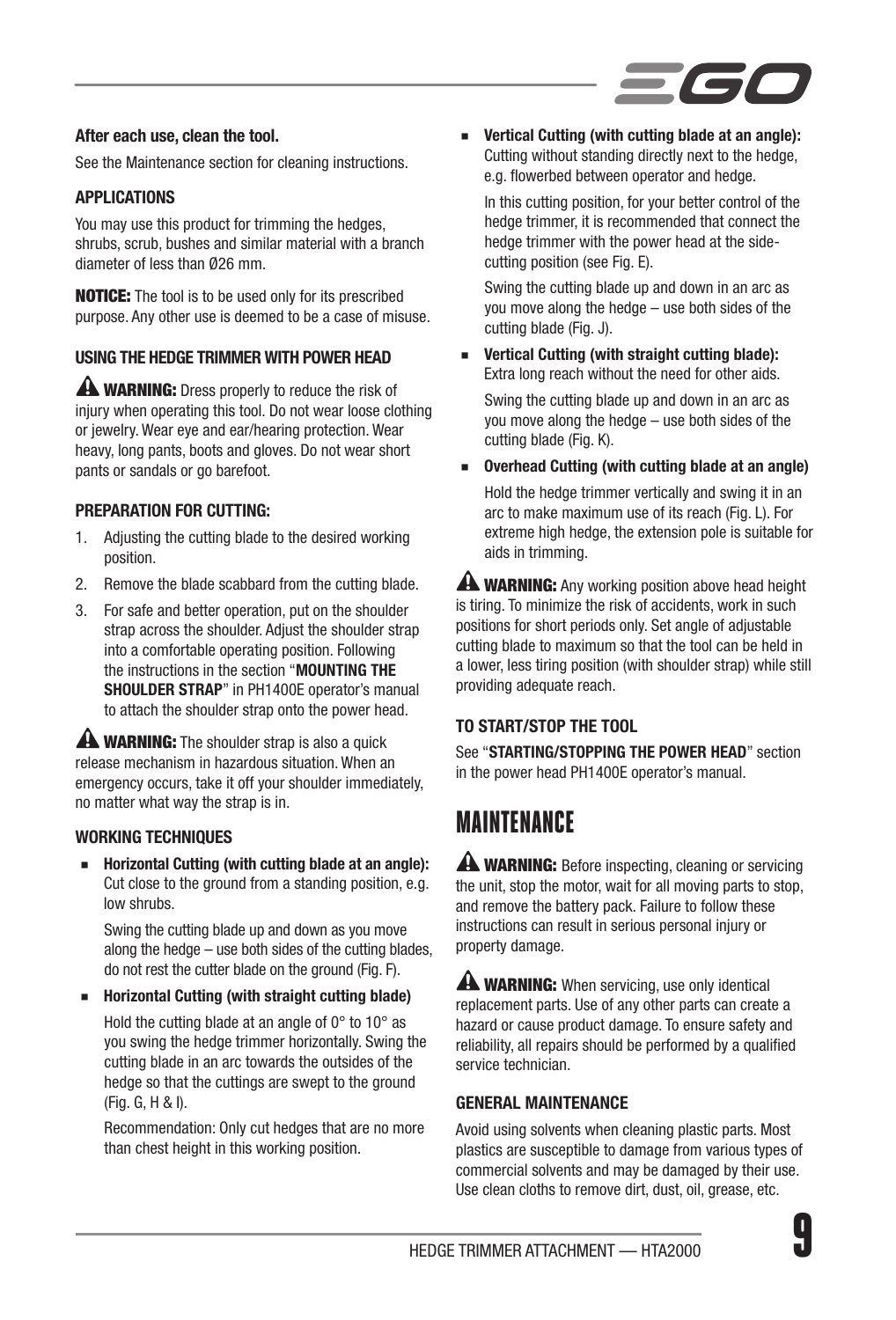#### CLEAN THE UNIT

- Use a soft brush to remove debris from all air intakes and cutting blade.
- To remove pitch and other sticky residue, spray the blades with resin solvent. Run the motor briefly so that the solvent is evenly distributed.
- Do not use any strong detergents on the plastic housing or the handle. They can be damaged by certain aromatic oils, such as pine and lemon, and by solvents such as kerosene. Moisture can also cause a shock hazard. Wipe off any moisture with a soft dry cloth. Never use water for cleaning the tool.

#### SHARPENING THE CUTTING BLADE

When cutting performance and behavior begin to deteriorate, i.e. blades frequently snag on branches: Resharpen the cutting blades.

It is recommended to have the cutting blades resharpened by a qualified service technician.

NOTICE: Do not operate your hedge trimmer with dull or damaged cutting blades. This may cause overload and will give unsatisfactory cutting results.

#### LUBRICATING THE BLADE

To prevent rust, it is recommended to lubricate the blades with anti-rusting oil when it is stored for long time.

**AN WARNING:** Blades are sharp. When handling the blade assembly, wear non-slip, heavy-duty protective gloves. Do not place your hand or fingers between blades or in any position where they could get pinched or cut. NEVER touch blades or service the unit with battery pack installed.

#### TRANSMISSION GEARS LUBRICATION

The transmission gears in the gear case need to be lubricated periodically with gear grease. Check the gear case grease level about every 50 hours of operation by removing the sealing screw on the gear case. There are three sealing screws with one on the side and two on the top.

If no grease can be seen on the flanks of the gear, follow the steps below to fill with gear grease up to 3/4 capacity.

Do not completely fill the transmission gears.

- 1. Depending on which screw you are removing, hold the hedge trimmer on its side or lay it on its back so that the sealing screw to be removed is facing upwards (Fig. M & N).
- 2. Use the wrench provided to loosen and remove the sealing screw.
- 3. Use a grease syringe (not included) to inject some grease into the screw hole; do not exceed 3/4 capacity.
- 4. Tighten the sealing screw after injection.

#### STORING THE UNIT

- Remove the battery pack from the tool.
- Clean the tool thoroughly before storing it.
- Put on the blade scabbard onto the cutting blade before storing or transporting. Use caution to avoid the sharp teeth of the blades. For saving space, it is recommended to fold the hedge trimmer to its storage position (see Fig. B).
- If the hedge trimmer is removed from the power head and stored separately, fit the end cap on the attachment shaft to avoid dirt getting into the coupler.
- Store the unit in a dry, well-ventilated area, locked-up or up high, out of the reach of children. Do not store the unit on or adjacent to fertilizers, gasoline, or other chemicals.

#### Protecting the environment



Do not dispose of electrical appliances as unsorted municipal waste, use separate collection facilities.

Contact your local government for information regarding the collection systems available.

If electrical appliances are disposed of in landfills or dumps, hazardous substances can leak into the groundwater and get into the food chain,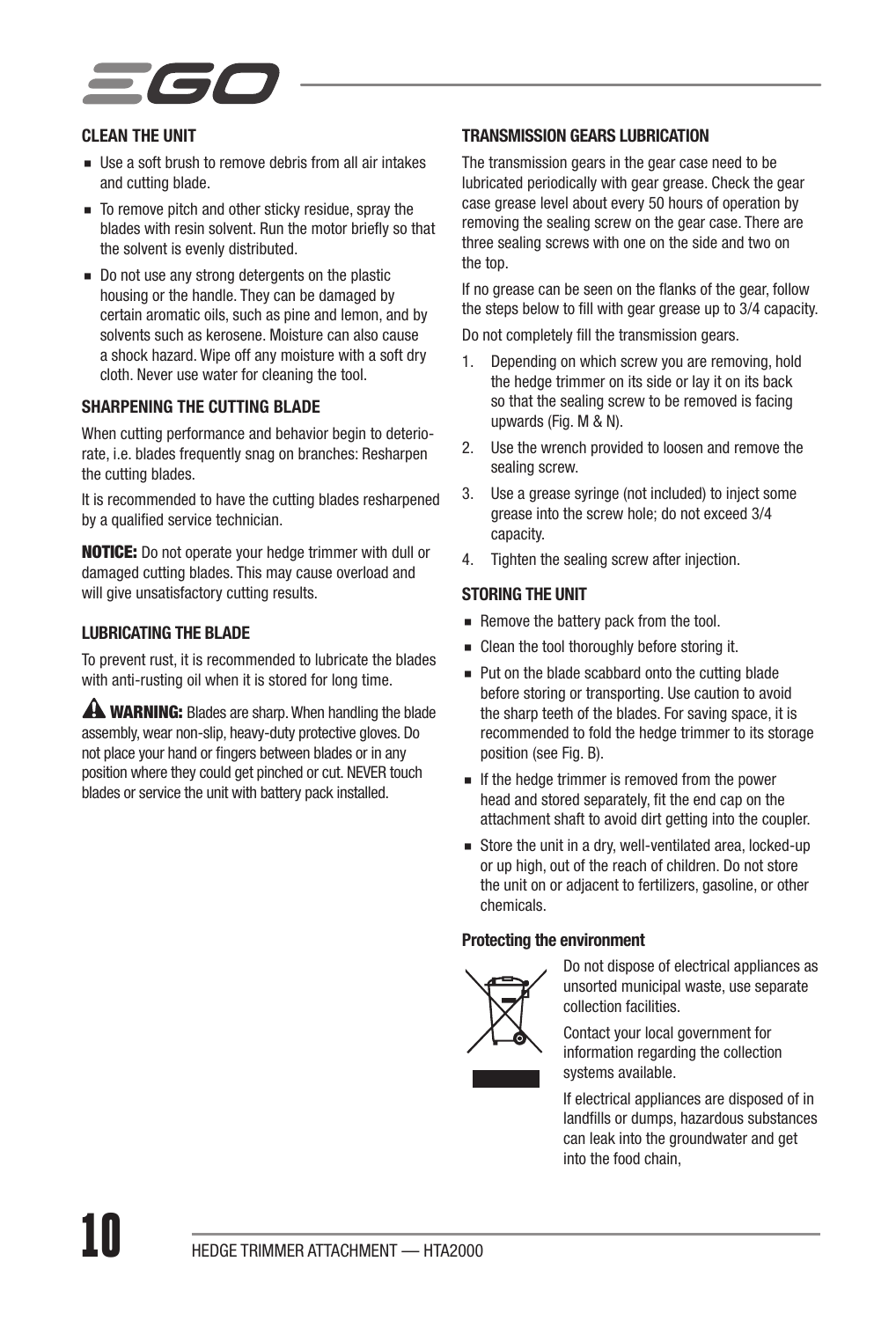

### TROUBLESHOOTING

| <b>PROBLEM</b>                         | <b>CAUSE</b>                                                         | <b>SOLUTION</b>                                                                                                                                                                     |  |
|----------------------------------------|----------------------------------------------------------------------|-------------------------------------------------------------------------------------------------------------------------------------------------------------------------------------|--|
| <b>Hedge Trimmer does</b><br>not work. | The battery pack is not attached to the<br>hedge trimmer.            | Attach the battery pack to the hedge<br>trimmer.                                                                                                                                    |  |
|                                        | ■ No electrical contact between the hedge<br>trimmer and battery.    | Remove battery, check contacts and<br>reinstall the battery pack.                                                                                                                   |  |
|                                        | The battery pack is depleted.                                        | • Charge the battery pack.                                                                                                                                                          |  |
|                                        | The lock-off button is not depressed<br>before pressing the trigger. | Press down the lock-off lever and hold<br>it, then depress the trigger to turn on<br>the tool.                                                                                      |  |
|                                        | The battery pack or power head is too hot.                           | - Allow the battery pack or power head<br>to cool until the temperature drops<br>below 152°F (67°C).                                                                                |  |
|                                        | The blade is jammed.                                                 | Remove the battery pack from the<br>tool. Remove the obstruction carefully<br>and then reinsert the battery and<br>restart the tool.                                                |  |
|                                        | The hedge trimmer is not well connected<br>with the power head.      | Disconnect the hedge trimmer from<br>the power head. Reconnect them<br>following the section"INSTALLING AN<br><b>ATTACHMENT TO THE POWER HEAD"</b><br>in PH1400E operator's manual. |  |
| Excessive vibration or<br>noise.       | Dry or corroded blades.                                              | Lubricate the blades.                                                                                                                                                               |  |
|                                        | Blades or blade support is bent.                                     | Replace with a new blade or support.<br>Contact EGO service center for blade<br>or support replacement.                                                                             |  |
|                                        | Bent or damaged teeth.                                               | Replace with a new blade or support.<br>Contact EGO service center for blade<br>or support replacement.                                                                             |  |
|                                        | Loose blade bolts.                                                   | Tighten the blade bolts. Using a 3mm<br>wrench, (not included), turn the bolt<br>clockwise to tighten.                                                                              |  |